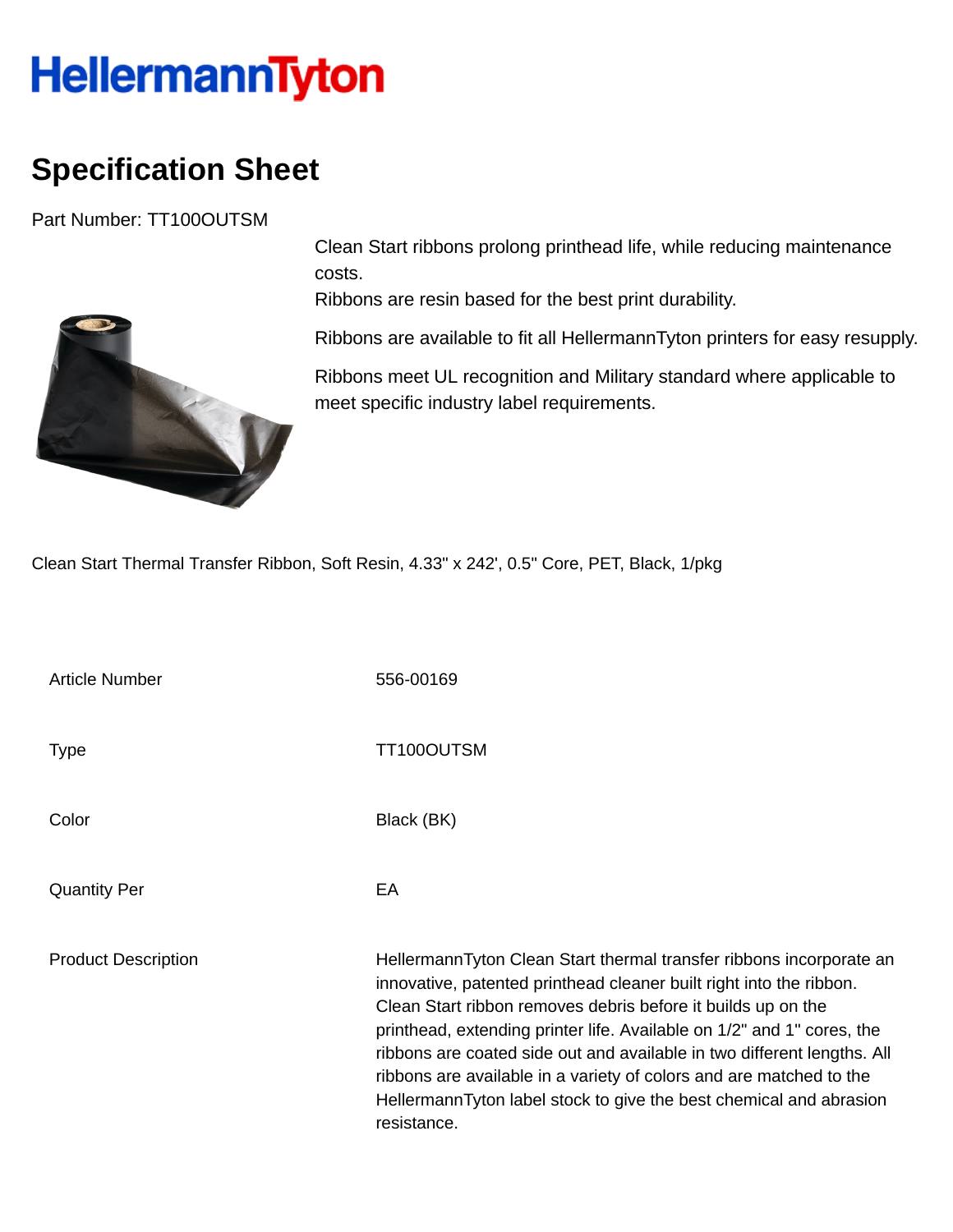| <b>Short Description</b>     | Clean Start Thermal Transfer Ribbon, Soft Resin, 4.33" x 242', 0.5"<br>Core, PET, Black, 1/pkg |
|------------------------------|------------------------------------------------------------------------------------------------|
| <b>Global Part Name</b>      | TT100OUTSM-PET-BK                                                                              |
| Length L (Imperial)          | 242.0                                                                                          |
| Length L (Metric)            | 74.0                                                                                           |
| Variant                      | Colored ribbon                                                                                 |
| Width W (Imperial)           | 4.33                                                                                           |
| Width W (Metric)             | 110.0                                                                                          |
|                              |                                                                                                |
| Material                     | Polyester Film (PET)                                                                           |
| <b>Material Shortcut</b>     | <b>PET</b>                                                                                     |
| Halogen Free                 | No                                                                                             |
| <b>Operating Temperature</b> | +40°F to +300°F (+4°C to +82°C)                                                                |
| Reach Compliant (Article 33) | Yes                                                                                            |
| <b>ROHS Compliant</b>        | Yes                                                                                            |